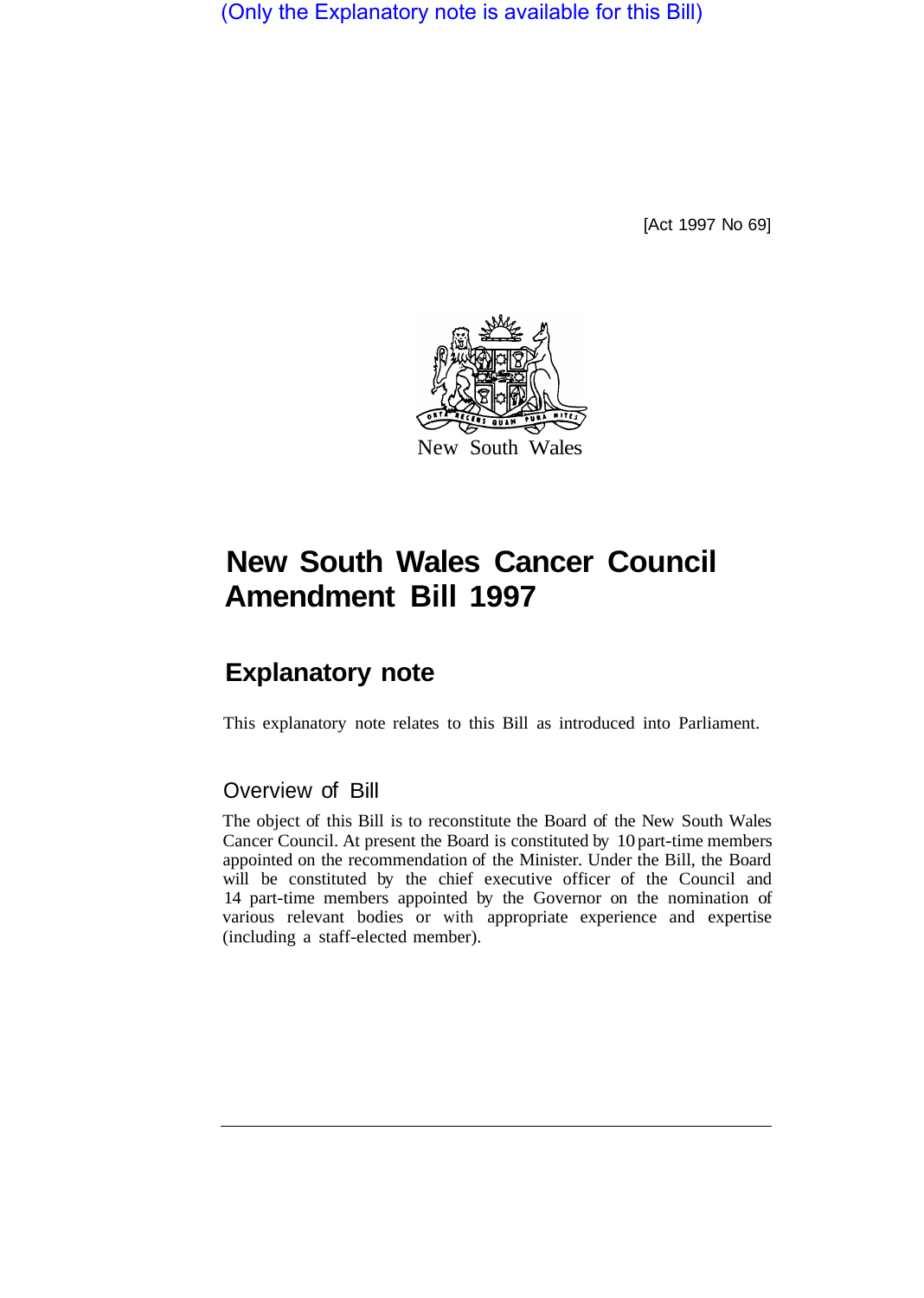New South Wales Cancer Council Amendment Bill 1997 [Act 1997 No 69]

Explanatory note

#### **Outline of provisions**

**Clause l** sets out the name (also called the short title) of the proposed Act.

**Clause 2** provides for the commencement of the proposed Act on a day to be appointed by proclamation.

**Clause 3** is a formal provision giving effect to the amendments to the *New South Wales Cancer Council Act 1995* set out in Schedule 1.

#### **Schedule 1 Amendments**

**Schedule 1 [1]** reconstitutes the Board of the Council so that it consists of

- 14 part-time members appointed by the Governor, and
- the chief executive officer of the Council.

The appointed part-time members of the Board are to comprise the following:

- (a) a person who has expertise and experience in conducting medical research with relevance to cancer and who is nominated by the Australian Society for Medical Research,
- (b) two persons who have expertise and experience in the care of cancer patients, one of whom is nominated by the Clinical Oncological Society of Australia and the other nominated by the Australian Medical Association,
- a person who has expertise and experience in disease prevention, (c) health promotion or public education and who is nominated by the Public Health' Association of Australia,
- (d) three persons who have expertise and experience in the training of undergraduate and postgraduate students in cancer control, one of whom is nominated by the Vice-Chancellor of the University of Newcastle, another nominated by the Vice-Chancellor of the University of New South Wales and the other nominated by the Vice-Chancellor of the University of Sydney,
- (e) two persons who have knowledge of the needs of cancer patients or other users of health services (at least one of whom has a knowledge of those needs in the rural community) and who are nominated by the Australian Consumers Association or the Consumer's Health Forum,
- a person who is a legal practitioner and who is nominated by the Law (f)Society of New South Wales or the New South Wales Bar Association,